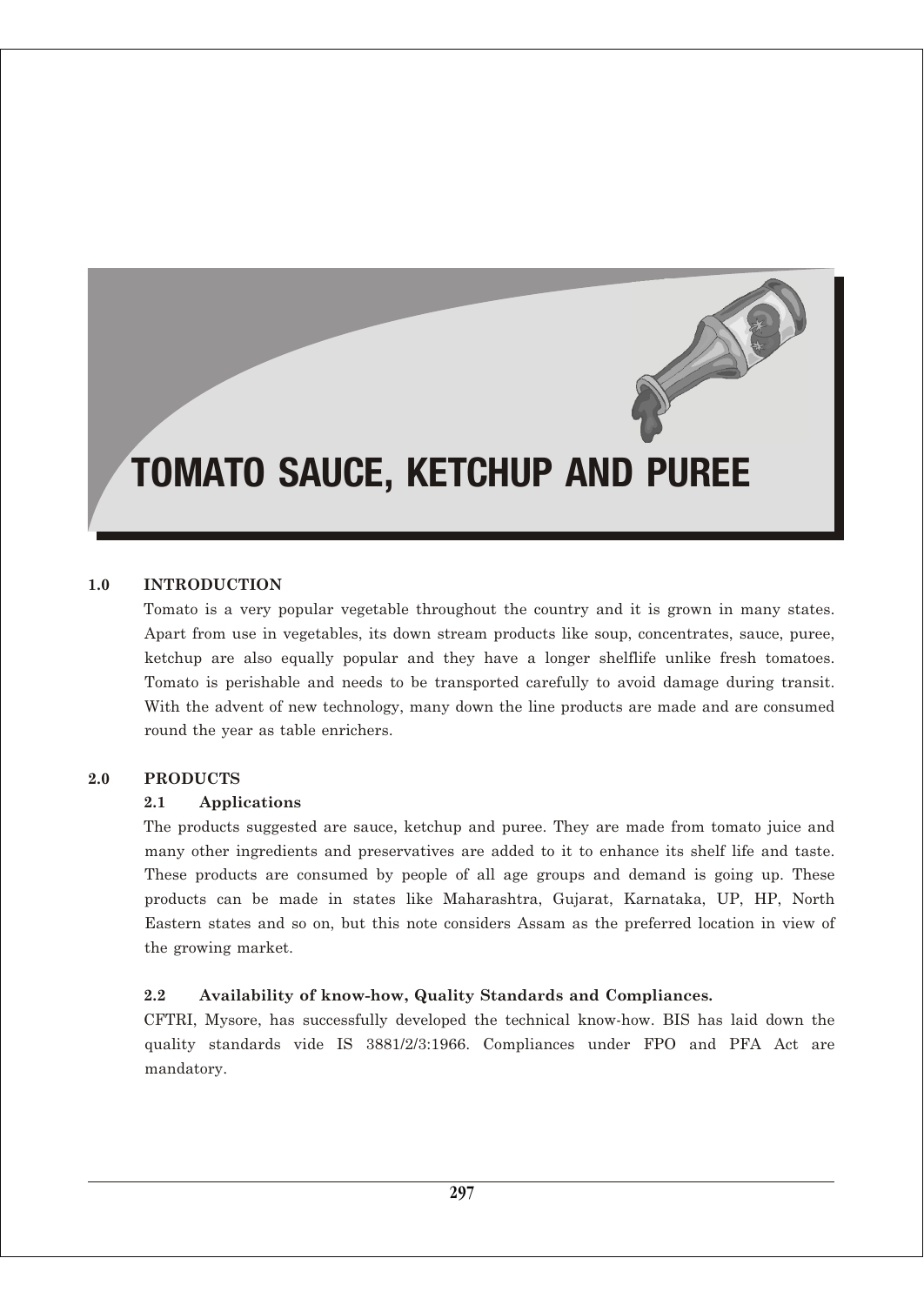# **3.0 MARKET POTENTIAL**

### **3.2 Demand and Supply**

Tomatoes are available during the season at cheaper rates and prices start shooting up during off-season. But main reason for these products becoming popular is their extensive use as enrichers along with bread and other such preparations, in making some fastfood items like pizza, burger, hot dogs etc. and as additives with many food preparations. Hence, these products are witnessing increase in demand year after year. They have already become popular in urban and semi-urban areas and are now making in-roads in rural markets as well. Thus, there is a good scope for these products especially in semi-urban and rural areas.

#### **3.2 Marketing Strategy**

There are many established national as well as regional brands but they have captured mainly the urban and elite markets and for a quality product, there is a vast market which can be penetrated by offering competitive prices. Apart from a growing household market, other lucrative segment is eateries, restaurants, sandwich makers, fastfood joints etc. Marketing would play a crucial role and placement, publicity, commission to retailers etc. are important aspects.

#### **4.0 MANUFACTURING PROCESS**

Fully grown or matured and ripe tomatoes are thoroughly washed preferably in running water. Afterwards, they are boiled in the steam jacketed kettles to facilitate pulping. During pulping, juice is extracted and other solid materials are separated. This extracted juice is the basic material from which other products are made. Sauce is made by concentrating juice and during the process; salt, sugar, vinegar, spices, preservatives, onion etc. are added to the extent that the mixture contains not less than 12% tomato solids and 28% total solids. Sauce is passed through sieve to remove fibrous and other materials. In case of ketchup, the process is more or less same, but many spices like ginger, garlic, clove, pepper are added with salt, sugar, vinegar and preservatives. While making puree, juice is concentrated under vacuum with around 9% to 12% solids. Products are then packed in bottles. Depending upon quality of tomatoes, recovery of juice varies from 40% to 45%.

#### **5.0 CAPITAL INPUTS**

#### **5.1 Land and Building**

A plot of land measuring around 300 sq.mtrs. is suggested. Considering price of Rs. 250/- per sq.mtr, cost of land would be Rs. 75,000/-. Requirement of total constructed area will be about 150 sq.mtrs. A large production hall of around 75 sq.mtrs. is suggested. Raw materials and finished goods godowns may occupy 25 sq.mtrs. Packing room of about 25 sq.mtrs. and office etc. of 25 sq.mtrs. would suffice. Cost of construction is taken at Rs. 2500/- per sq.mtr. Thus, total expenditure on civil work will be Rs. Rs.3.75 lacs.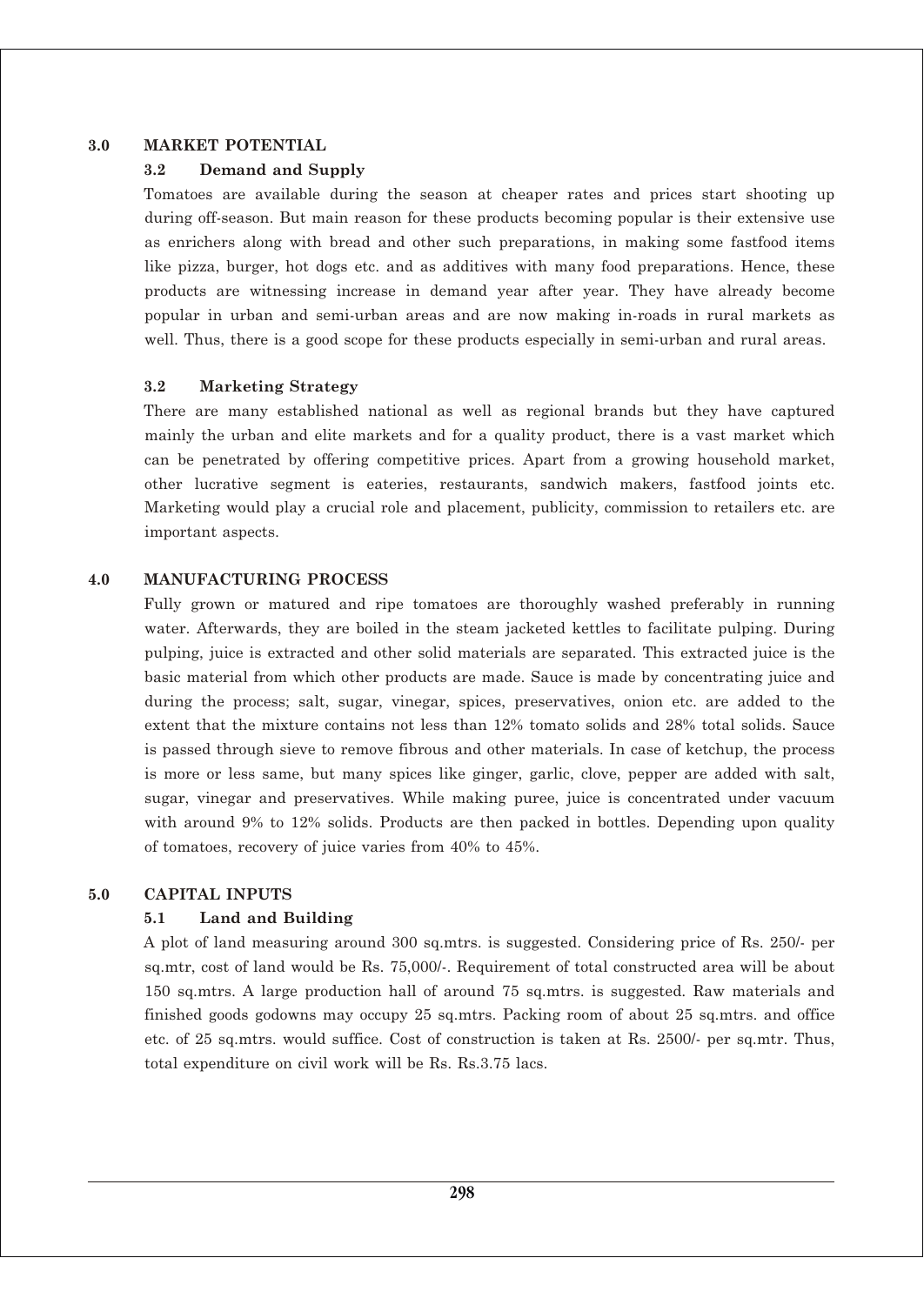# **5.2 Plant and Machinery**

Keeping in mind the overall size of the market and the financial viability or economics of the project, it is suggested to have rated production capacity of 300 tonnes per year with 300 working days and working of 2 shift every day. To facilitate installation of this capacity, following set of machineries will be needed:

| Item                           | Qty.           | Total Cost (Rs.) |
|--------------------------------|----------------|------------------|
| <b>Baby Boiler</b>             | $\mathbf{1}$   | 50,000           |
| Steam Jacketed Kettles         | 3              | 90,000           |
| <b>Washing Tanks</b>           | $\mathfrak{D}$ | 15,000           |
| Pulper                         | $\mathbf{1}$   | 35,000           |
| <b>Stirrers</b>                | 3              | 45,000           |
| Vacuum Filling Machines        | $\overline{2}$ | 45,000           |
| <b>Bottle Washing Machines</b> | $\mathfrak{D}$ | 30,000           |
| <b>Crown Corking Machines</b>  | $\overline{2}$ | 7,000            |
| Concentration Tank             | $\mathbf{1}$   | 20,000           |
| Laboratory Equipments          |                | 15,000           |
| Precision Weighing Scale       | $\mathbf{1}$   | 10,000           |
|                                | Total          | 3,62,000         |

# **5.3 Miscellaneous Assets**

Expenditure of Rs. 75,000/- is considered for other assets like aluminium top working tables, furniture and fixtures, plastic buckets/tubs, storage rack and bins, SS utensils etc.

# **5.4 Utilities**

Total power requirement shall be 35 HP whereas water requirement per day will be 2,500- 3,000 ltrs. for washing of tomatoes and for sanitation and potable purposes. Coal of around 60 tonnes will be required for boiler per year. The total cost of utilities at 100% capacity level is estimated to be Rs. 2,50,000/-.

# **5.5 Raw Material**

The most critical raw material will be fully grown and ripe tomatoes. They are grown almost all over Assam with annual production of more than 1 lac tons. Thus, availability of good quality tomatoes will not be a bottleneck. Other materials like sugar, various types of spices, vinegar, salt will not be required in large quantities and will be available locally. Regarding packing materials, glass bottles of 500 gms and 1 kg. shall be required with caps and corrugated boxes for outer packing. Other items like labels, BOPP tape etc. will also be needed.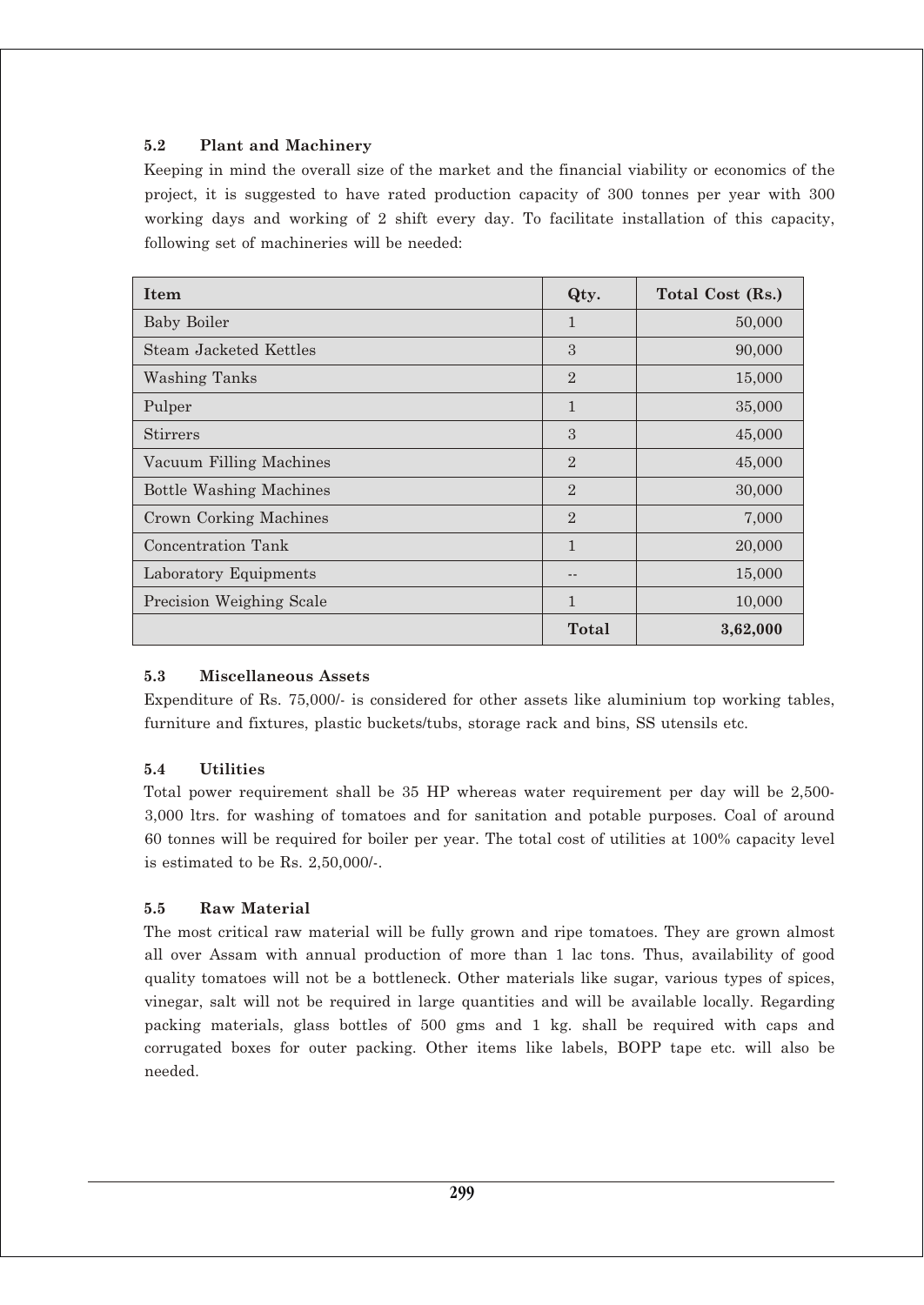# **6.0 MANPOWER REQUIREMENTS**

| <b>Particulars</b>   | Nos.           | Monthly<br>Salary (Rs.) | <b>Total Monthly</b><br>Salary (Rs.) |
|----------------------|----------------|-------------------------|--------------------------------------|
| Skilled-workers      | 6              | 1,800                   | 10,800                               |
| Semi-skilled Workers | $\overline{4}$ | 1,500                   | 6,000                                |
| Helpers              | 6              | 1,000                   | 6,000                                |
| Salesman             | $\overline{2}$ | 2,500                   | 5,000                                |
|                      |                | <b>Total</b>            | 27,800                               |

# **7.0 TENTATIVE IMPLEMENTATION SCHEDULE**

| Period (in months) |
|--------------------|
|                    |
|                    |
|                    |
|                    |
|                    |
|                    |

# **8.0 DETAILS OF THE PROPOSED PROJECT**

# **8.1 Land and Building**

The total expenditure on land and civil work is estimated to be Rs. 4.50 lacs as explained earlier.

### **8.2 Plant and Machinery**

For the contemplated rated production capacity of 300 tonnes, machinery worth Rs. 3.62 lacs shall be required as detailed earlier.

### **8.3 Miscellaneous Assets**

A provision of Rs.75,000/- is made under this head which is considered to be adequate.

### **8.4 Preliminary & Pre-operative Expenses**

For pre-production expenses like registration and establishment charges, travelling, other administrative expenses, interest during implementation, trial runs etc. an amount of Rs. 60,000/- is set aside.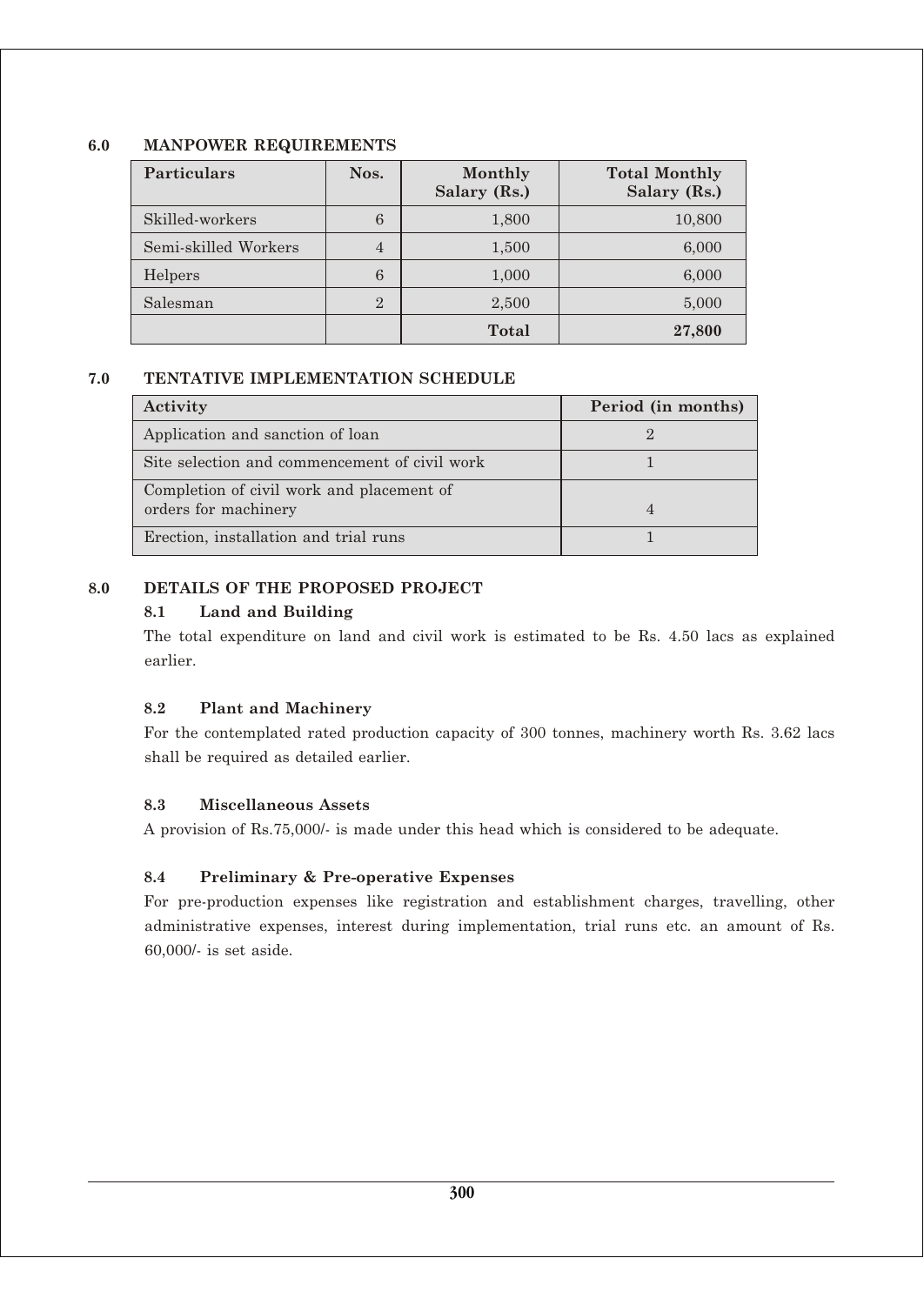# **8.5 Working Capital Requirement**

It is envisaged that the plant would operate at 60% in the first year. At this activity level following working capital needs are estimated:

|                           |                     |               |       |             | (Rs.in lacs)     |
|---------------------------|---------------------|---------------|-------|-------------|------------------|
| <b>Particulars</b>        | Period              | <b>Margin</b> | Total | <b>Bank</b> | <b>Promoters</b> |
| Stock of Packing Material | 1 Month             | 30%           | 1.10  | 0.80        | 0.30             |
| Stock of Finished Goods   | $\frac{1}{2}$ Month | 25%           | 2.25  | 1.70        | 0.55             |
| Receivables               | 1 Month             | 25%           | 6.00  | 4.50        | 1.50             |
| Working Expenses          | 1 Month             | 100%          | 0.75  | –           | 0.75             |
|                           |                     | Total         | 10.10 | 7.00        | 3.10             |

| 8.6 | Cost of the Project and Means of Financing | (Rs. in lacs) |
|-----|--------------------------------------------|---------------|
|-----|--------------------------------------------|---------------|

| <b>Item</b>                                                | Amount |
|------------------------------------------------------------|--------|
| Land and Building                                          | 4.50   |
| Plant and Machinery                                        | 3.62   |
| Miscellaneous Assets                                       | 0.75   |
| P&P Expenses                                               | 0.60   |
| Contingencies @ 10% on Building and<br>Plant and Machinery | 0.81   |
| Working Capital Margin                                     | 3.10   |
| Total                                                      | 13.38  |
| <b>Means of Finance</b>                                    |        |
| Promoters' Contribution                                    | 3.98   |
| Term Loan from Bank/FI                                     | 9.40   |
| Total                                                      | 13.38  |
| Debt Equity Ratio                                          | 2.35:1 |
| Promoters' Contribution                                    | 29%    |

Financial assistance in the form of grant is available from the Ministry of Food Processing Industries, Govt. of India, towards expenditure on technical civil works and plant and machinery for eligible projects subject to certain terms and conditions.

## **9.0 PROFITABILITY CALCULATIONS**

#### **9.1 Production Capacity and Build-up**

The rated production capacity of the plant is 300 tonnes per year whereas actual capacity utilisation is expected to be 60% and 75%.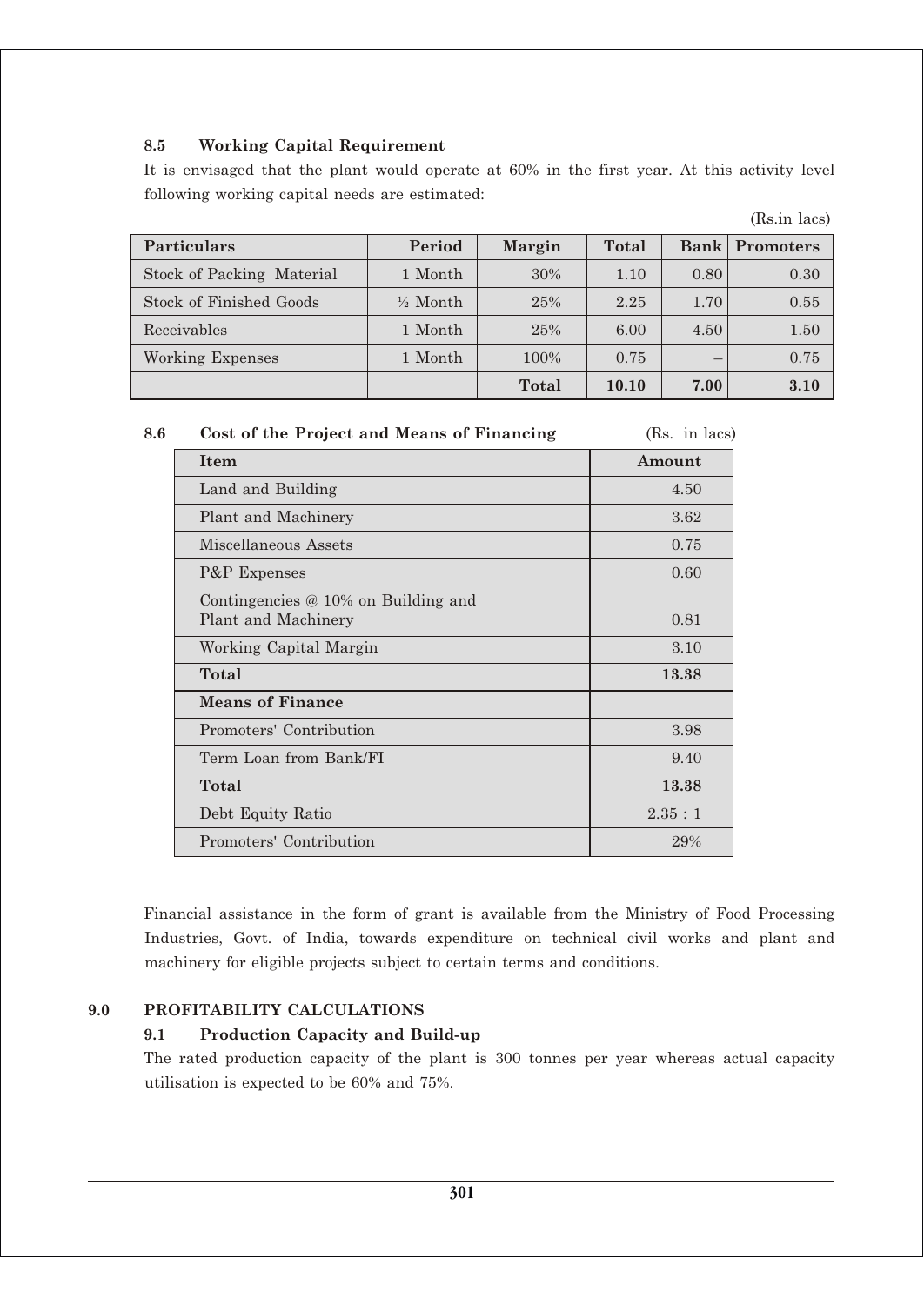**9.2 Sales Revenue at 100%** (Rs. in lacs)

| Product         | Qty.<br>(Tonnes) | <b>Selling Price</b><br>(Rs/Ton) | <b>Sales</b> |
|-----------------|------------------|----------------------------------|--------------|
| Tomato Sauce    | 125              | 40,000                           | 50.00        |
| Tomato Ketch-up | 125              | 45,000                           | 56.25        |
| Tomato Puree    | 50               | 25,000                           | 12.50        |
|                 |                  | <b>Total</b>                     | 118.75       |

### **9.3 Raw Materials Required at 100%**

Recovery of juice from tomato is 40-45%. To arrive at the realistic projections, it is taken at 40%. Prices of tomatoes vary from Rs. 3,000/- to Rs. 6,000-7,000 per ton depending upon season. Hence average purchase price is considered to be Rs. 5,000/- per ton.

| Product                                    | Qty.<br>(Tonnes) | Rate<br>(Rs/Ton) | Value |
|--------------------------------------------|------------------|------------------|-------|
| Tomatoes                                   | 750              | 5,000            | 37.50 |
| Sugar                                      | 20               | 16,000           | 3.20  |
| Vinegar, Spices, Salt<br>and preservatives | $- -$            | --               | 2.50  |
|                                            |                  | Total (A)        | 43.20 |
| <b>Packing Material</b>                    |                  |                  |       |
| Glass bottles of 500 gms                   | 3,00,000         | Rs.2.50          | 7.50  |
| Glass bottles of 1 kg.                     | 1,50,000         | Rs.4.50          | 6.75  |
| Corrugated Boxes                           | 15,000           | $Rs.28/-$        | 4.20  |
| Labels, BOPP Tape, etc.                    |                  |                  | 0.80  |
|                                            |                  | Total (B)        | 21.75 |
|                                            |                  | Total (A+B)      | 62.45 |

#### (Rs. in lacs)

### **9.4 Utilities**

As explained earlier, total cost of utilities like power, water and hard coke at 100% capacity shall be Rs. 2.50 lacs per year.

### **9.5 Selling Expenses**

Since the unit will be entering the market for the first time, it has to offer attractive selling commission of 15%-17.5% to dealers and retailers. Necessary back-up support by way of hoardings, advertisement on local TV-channel, free-sampling etc. has to be undertaken. A provision of 25% of sales income is made every year which is slightly on the higher side.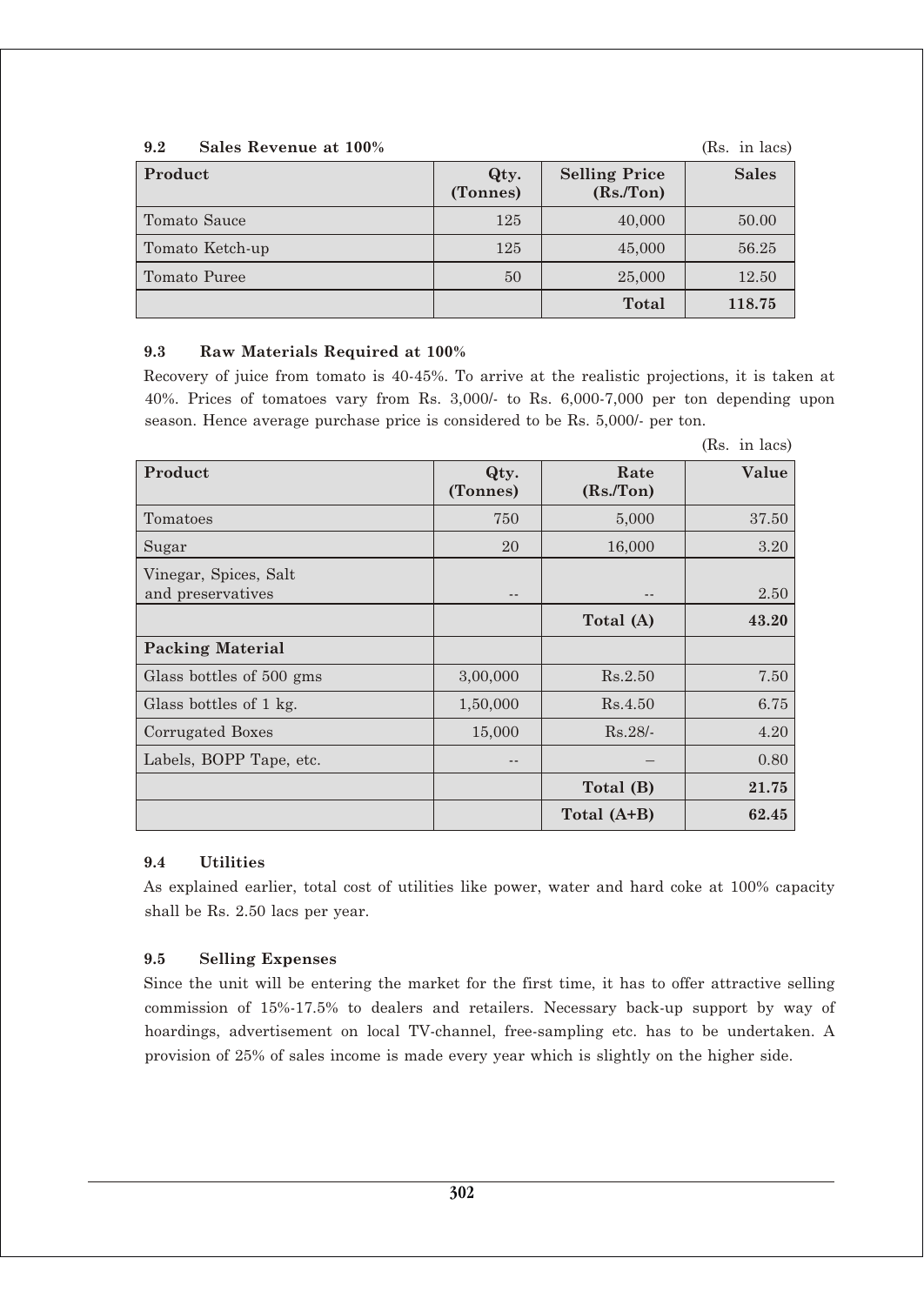# **9.6 Interest**

Interest on term loan of Rs. 9.40 lacs is taken at 12% per annum considering full repayment in 4 years including a moratorium period of 1 year. Interest on working capital loan from bank is calculated at the rate of 14% per annum.

#### **9.7 Depreciation**

The method applied is WDV with and rates @ 10% on building and 20% on machinery and miscellaneous assets.

#### **10.0 PROJECTED PROFITABILITY**

 (Rs. In lacs) **No. Particulars 1st Year 2nd Year A** Installed Capacity **--- 300 Tonnes --**Capacity Utilisation 60% 75% Sales Realisation 71.25 89.05 **B Cost of Production** Raw Materials 24.42  $\vert$  30.52 Packing Materials 16.30 Utilities  $1.50$  and  $1.88$  $\text{Salaries} \begin{array}{|l|} \text{Salaries} \end{array} \hspace{1.5cm} 3.34 \begin{array}{|l|} \text{3.34} \end{array} \hspace{1.8cm} 3.90$ Stores and Spares 0.24 0.36 Repairs and Maintenance  $0.42 \quad | \quad 0.60$ Selling Expenses @ 25% 17.81 22.26 Administrative Expenses 1.20 1.20 **Total 61.50 77.02 C Profit before Interest & Depreciation 9.75 12.03** Interest on Term Loan  $1.05$  0.79 Interest on Working Capital 0.98 1.22 Depreciation  $0.98$ Net Profit 6.55 9.04  $1.30 \t 1.30 \t 1.30 \t 1.80$ Profit after Tax 5.25 7.24  $\cosh$  Accruals 6.42 8.22 Repayment of Term Loan  $\vert$  2.90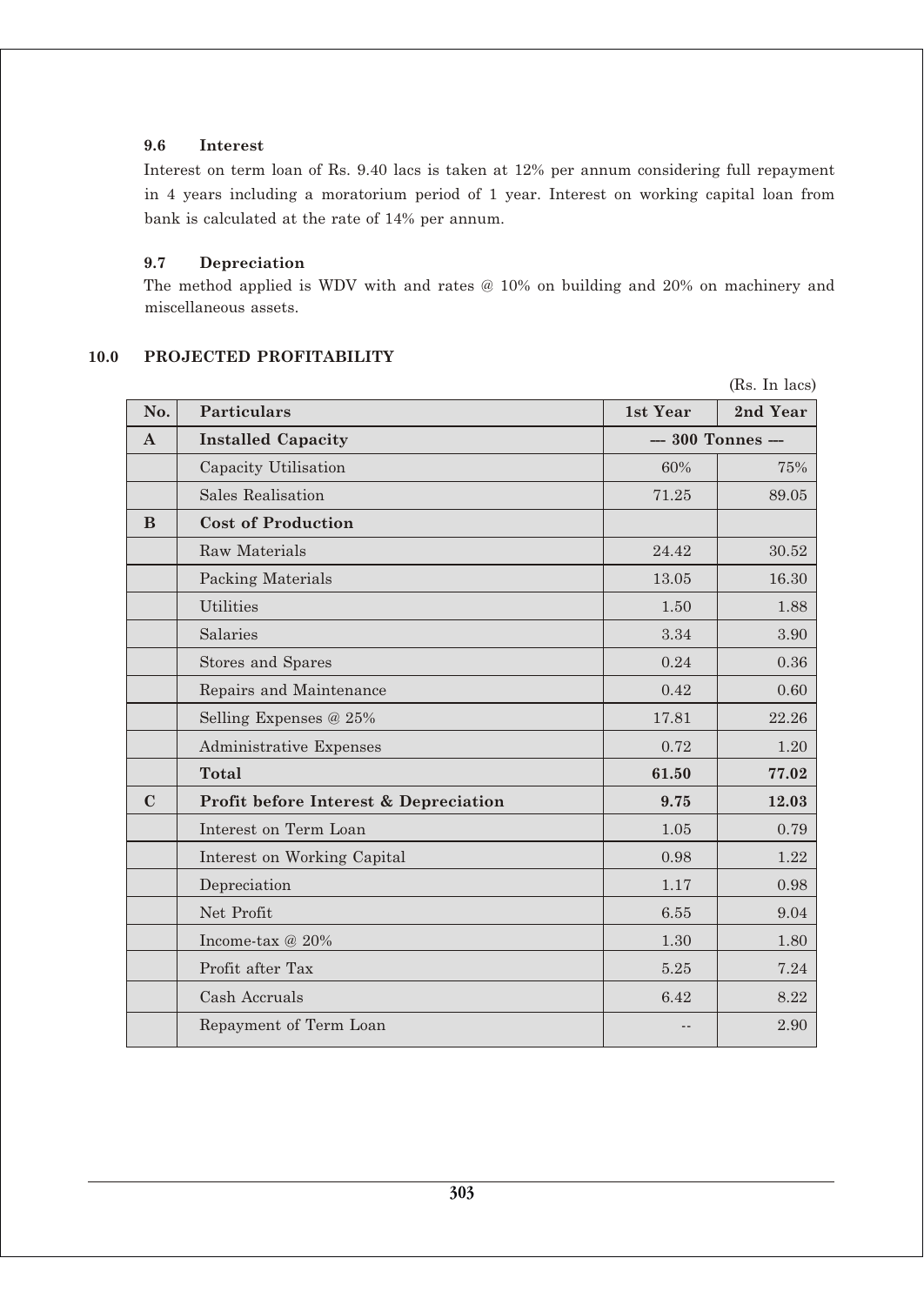# **11.0 BREAK-EVEN ANALYSIS**

|     |                                      |       | (Rs. in lacs) |
|-----|--------------------------------------|-------|---------------|
| No. | <b>Particulars</b>                   |       | Amount        |
| [A] | <b>Sales</b>                         |       | 71.25         |
| [B] | <b>Variable Costs</b>                |       |               |
|     | Raw Material                         | 24.42 |               |
|     | Packing Material                     | 13.05 |               |
|     | Utilities (70%)                      | 0.90  |               |
|     | Salaries (60%)                       | 2.00  |               |
|     | Stores and Spares                    | 0.24  |               |
|     | Selling and Distribution Exps. (70%) | 12.47 |               |
|     | Admn Expenses (50%)                  | 0.36  |               |
|     | Interest on WC                       | 0.98  | 54.42         |
| [C] | Contribution [A] - [B]               |       | 16.83         |
| [D] | <b>Fixed Costs</b>                   |       | 10.28         |
| [E] | Break-Even Point $[D]$ = $[C]$       |       | 61%           |

# **12.0 [A] LEVERAGES**

**Financial Leverage**

 $=$  EBIT/EBT  $= 8.58 \div 6.55$ 

 $= 1.31$ 

# **Operating Leverage**

= Contribution/EBT  $= 16.83 \div 6.55$  $= 2.57$ 

**Degree of Total Leverage**

 $=$  FL/OL  $= 1.31 \div 2.57$  $= 0.51$